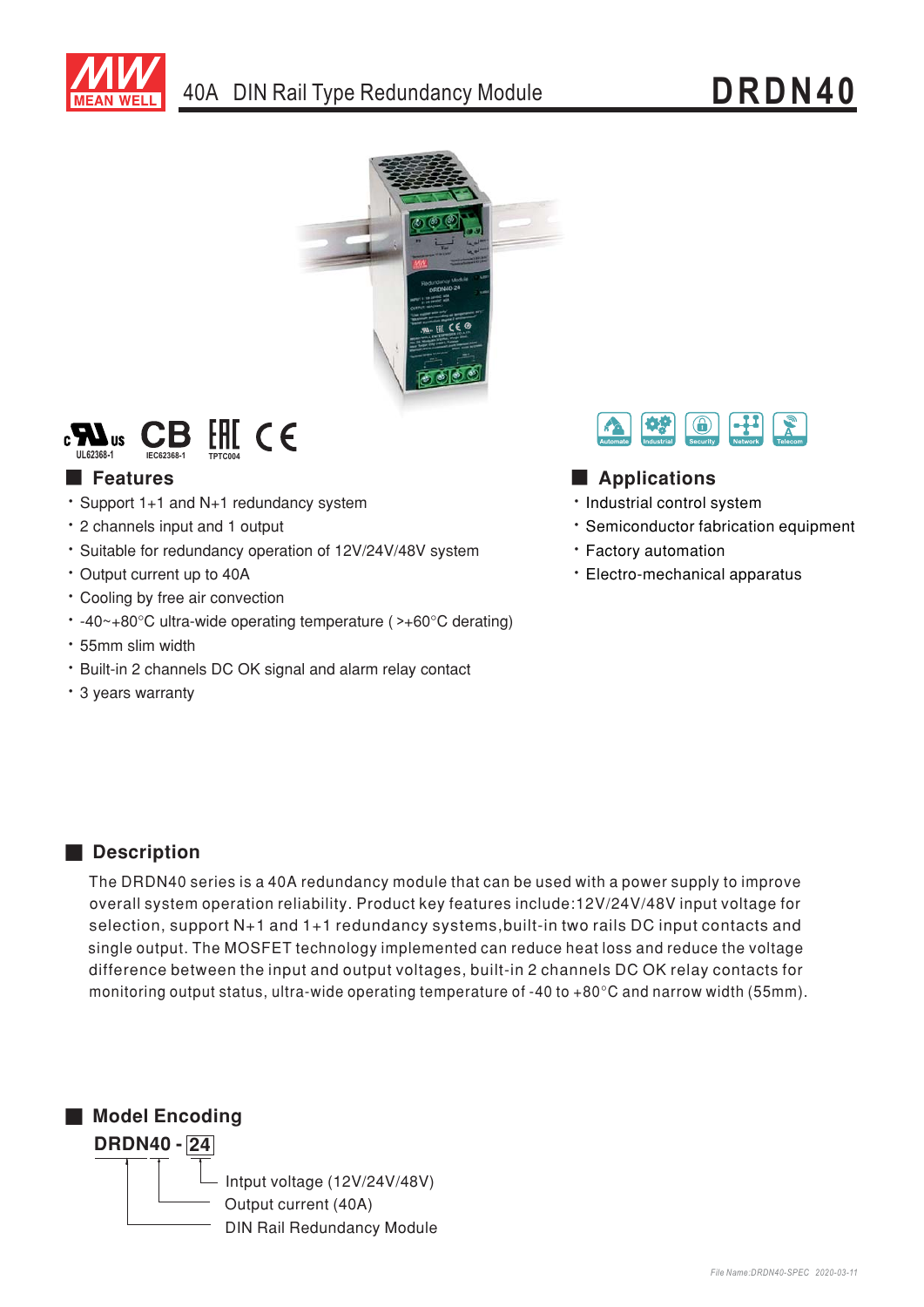

### **SPECIFICATION**

| <b>MODEL</b>                                  |                                                                                                                                                                                                                                                                                                                                                                                                                                                                                                                                                                                                                                                                                                                                                                     | $DRDN40-$                                                                                                |                          |                                                                      |  |
|-----------------------------------------------|---------------------------------------------------------------------------------------------------------------------------------------------------------------------------------------------------------------------------------------------------------------------------------------------------------------------------------------------------------------------------------------------------------------------------------------------------------------------------------------------------------------------------------------------------------------------------------------------------------------------------------------------------------------------------------------------------------------------------------------------------------------------|----------------------------------------------------------------------------------------------------------|--------------------------|----------------------------------------------------------------------|--|
|                                               |                                                                                                                                                                                                                                                                                                                                                                                                                                                                                                                                                                                                                                                                                                                                                                     | $\Box$ =12V, 24V, 48V                                                                                    |                          |                                                                      |  |
| <b>INPUT</b>                                  | <b>NUMBER OF INPUT</b>                                                                                                                                                                                                                                                                                                                                                                                                                                                                                                                                                                                                                                                                                                                                              | 2 Channels                                                                                               |                          |                                                                      |  |
|                                               | DC NORMAL VOLTAGE                                                                                                                                                                                                                                                                                                                                                                                                                                                                                                                                                                                                                                                                                                                                                   | 12Vdc                                                                                                    | 24Vdc                    | 48Vdc                                                                |  |
|                                               | <b>DC VOLTAGE RANGE</b>                                                                                                                                                                                                                                                                                                                                                                                                                                                                                                                                                                                                                                                                                                                                             | $9 - 14$ Vdc                                                                                             | 19~29Vdc                 | 36~60Vdc                                                             |  |
|                                               | <b>RATED CURRENT</b>                                                                                                                                                                                                                                                                                                                                                                                                                                                                                                                                                                                                                                                                                                                                                | 0~40A per input<br>Continuous                                                                            |                          |                                                                      |  |
|                                               | <b>VOLTAGE DROP (Vin-Vout)</b><br>(max.)                                                                                                                                                                                                                                                                                                                                                                                                                                                                                                                                                                                                                                                                                                                            | 0.3V                                                                                                     |                          |                                                                      |  |
|                                               | <b>PEAK CURRENT</b>                                                                                                                                                                                                                                                                                                                                                                                                                                                                                                                                                                                                                                                                                                                                                 | 0~60A per input<br>5Sec.                                                                                 |                          |                                                                      |  |
|                                               | <b>EFFICIENCY (Typ.)</b>                                                                                                                                                                                                                                                                                                                                                                                                                                                                                                                                                                                                                                                                                                                                            | 98%                                                                                                      |                          |                                                                      |  |
|                                               | <b>INPUT REVERSE CURRENT (max.)</b>                                                                                                                                                                                                                                                                                                                                                                                                                                                                                                                                                                                                                                                                                                                                 | 1mA                                                                                                      |                          |                                                                      |  |
|                                               | INPUT REVERSE VOLTAGE (max.)                                                                                                                                                                                                                                                                                                                                                                                                                                                                                                                                                                                                                                                                                                                                        | 40Vdc                                                                                                    | 40Vdc                    | 65Vdc                                                                |  |
| <b>OUTPUT</b>                                 | <b>RATED CURRENT</b>                                                                                                                                                                                                                                                                                                                                                                                                                                                                                                                                                                                                                                                                                                                                                | 0~40A, Continuous                                                                                        |                          |                                                                      |  |
|                                               | PEAK CURRENT (max.)                                                                                                                                                                                                                                                                                                                                                                                                                                                                                                                                                                                                                                                                                                                                                 | 60A, 5Sec.                                                                                               |                          |                                                                      |  |
|                                               | CAPACITANCE(Typ.)                                                                                                                                                                                                                                                                                                                                                                                                                                                                                                                                                                                                                                                                                                                                                   | 320uF                                                                                                    |                          |                                                                      |  |
|                                               | <b>STANDBY POWER LOSSES(Typ.)</b>                                                                                                                                                                                                                                                                                                                                                                                                                                                                                                                                                                                                                                                                                                                                   | 1.5W                                                                                                     |                          |                                                                      |  |
|                                               | <b>OVERLOAD</b>                                                                                                                                                                                                                                                                                                                                                                                                                                                                                                                                                                                                                                                                                                                                                     | <60A,5Sec. No damage                                                                                     |                          |                                                                      |  |
| <b>PROTECTION</b>                             | <b>SHORT CIRCUIT</b>                                                                                                                                                                                                                                                                                                                                                                                                                                                                                                                                                                                                                                                                                                                                                | <60A,5Sec. No damage                                                                                     |                          |                                                                      |  |
|                                               | <b>REDUNDANCY</b>                                                                                                                                                                                                                                                                                                                                                                                                                                                                                                                                                                                                                                                                                                                                                   | For 1+1 redundancy , and support N+1 redundancy                                                          |                          |                                                                      |  |
| <b>FUNCTION</b>                               | <b>BOTH INPUTS VOLTAGE ALARM</b>                                                                                                                                                                                                                                                                                                                                                                                                                                                                                                                                                                                                                                                                                                                                    | <8.5V or >14.7V ( $\pm$ 5%)                                                                              | <18V or >31V ( $\pm$ 5%) | <34.2V or >63V ( $\pm$ 5%)                                           |  |
|                                               | <b>RELAY</b>                                                                                                                                                                                                                                                                                                                                                                                                                                                                                                                                                                                                                                                                                                                                                        | 30Vdc/1A resistive load                                                                                  |                          |                                                                      |  |
|                                               | <b>LED STATUS DISPLAY</b>                                                                                                                                                                                                                                                                                                                                                                                                                                                                                                                                                                                                                                                                                                                                           | Green LED OK                                                                                             |                          |                                                                      |  |
|                                               | <b>COOLING</b>                                                                                                                                                                                                                                                                                                                                                                                                                                                                                                                                                                                                                                                                                                                                                      | Free air convection                                                                                      |                          |                                                                      |  |
| <b>ENVIRONMENT</b>                            | <b>WORKING TEMP.</b>                                                                                                                                                                                                                                                                                                                                                                                                                                                                                                                                                                                                                                                                                                                                                | Note.2 $-40 \sim +80^{\circ}$ C (Refer to "Derating Curve")                                              |                          |                                                                      |  |
|                                               | <b>WORKING HUMIDITY</b>                                                                                                                                                                                                                                                                                                                                                                                                                                                                                                                                                                                                                                                                                                                                             | 5~95% RH non-condensing                                                                                  |                          |                                                                      |  |
|                                               | <b>STORAGE TEMP.</b>                                                                                                                                                                                                                                                                                                                                                                                                                                                                                                                                                                                                                                                                                                                                                | $-40 - +85^{\circ}C$                                                                                     |                          |                                                                      |  |
|                                               | TEMP. COEFFICIENT                                                                                                                                                                                                                                                                                                                                                                                                                                                                                                                                                                                                                                                                                                                                                   | $\pm$ 0.03%/°C (0~60°C)                                                                                  |                          |                                                                      |  |
|                                               | <b>VIBRATION</b>                                                                                                                                                                                                                                                                                                                                                                                                                                                                                                                                                                                                                                                                                                                                                    | Component:10 ~ 500Hz, 5G 10min./1cycle, 60min. each along X, Y, Z axes; Mounting: Compliance to IEC61373 |                          |                                                                      |  |
|                                               | <b>OPERATING ALTITUDE</b><br>Note.3                                                                                                                                                                                                                                                                                                                                                                                                                                                                                                                                                                                                                                                                                                                                 | 5000 meters/OVC II                                                                                       |                          |                                                                      |  |
| <b>SAFETY &amp;</b><br><b>EMC</b><br>(Note.4) | <b>SAFETY STANDARDS</b>                                                                                                                                                                                                                                                                                                                                                                                                                                                                                                                                                                                                                                                                                                                                             | IEC62368-1, UL62368-1, EAC TP TC 004 approved                                                            |                          |                                                                      |  |
|                                               | <b>WITHSTAND VOLTAGE</b>                                                                                                                                                                                                                                                                                                                                                                                                                                                                                                                                                                                                                                                                                                                                            | IP/OP - Chassis: 0.5KVac; IP/OP- Relay: 0.5KVac; Relay - Chassis: 0.5KVac                                |                          |                                                                      |  |
|                                               | <b>ISOLATION RESISTANCE</b>                                                                                                                                                                                                                                                                                                                                                                                                                                                                                                                                                                                                                                                                                                                                         | IP/OP - Chassis, IP/OP- Relay, Relay - Chassis: >100M Ohms / 500Vdc / 25°C/70% RH                        |                          |                                                                      |  |
|                                               | <b>EMC EMISSION</b>                                                                                                                                                                                                                                                                                                                                                                                                                                                                                                                                                                                                                                                                                                                                                 | <b>Standard</b><br><b>Test Level / Note</b><br><b>Parameter</b>                                          |                          |                                                                      |  |
|                                               |                                                                                                                                                                                                                                                                                                                                                                                                                                                                                                                                                                                                                                                                                                                                                                     | Conducted                                                                                                | EN55032(CISPR32)         | Class B                                                              |  |
|                                               |                                                                                                                                                                                                                                                                                                                                                                                                                                                                                                                                                                                                                                                                                                                                                                     | Radiated                                                                                                 | EN55032(CISPR32)         | Class B                                                              |  |
|                                               |                                                                                                                                                                                                                                                                                                                                                                                                                                                                                                                                                                                                                                                                                                                                                                     | Voltage Flicker                                                                                          | -----                    | -----                                                                |  |
|                                               |                                                                                                                                                                                                                                                                                                                                                                                                                                                                                                                                                                                                                                                                                                                                                                     | <b>Harmonic Current</b>                                                                                  | -----                    | -----                                                                |  |
|                                               |                                                                                                                                                                                                                                                                                                                                                                                                                                                                                                                                                                                                                                                                                                                                                                     | EN55035, EN61000-6-2(EN50082-2), EN55024                                                                 |                          |                                                                      |  |
|                                               |                                                                                                                                                                                                                                                                                                                                                                                                                                                                                                                                                                                                                                                                                                                                                                     | <b>Parameter</b>                                                                                         | <b>Standard</b>          | <b>Test Level / Note</b>                                             |  |
|                                               |                                                                                                                                                                                                                                                                                                                                                                                                                                                                                                                                                                                                                                                                                                                                                                     | ESD                                                                                                      | EN61000-4-2              | Level 4, 15KV air ; Level 3, 8KV contact; criteria A                 |  |
|                                               |                                                                                                                                                                                                                                                                                                                                                                                                                                                                                                                                                                                                                                                                                                                                                                     | Radiated                                                                                                 | EN61000-4-3              | Level 3, 10V/m; criteria A                                           |  |
|                                               |                                                                                                                                                                                                                                                                                                                                                                                                                                                                                                                                                                                                                                                                                                                                                                     | EFT / Burst                                                                                              | EN61000-4-4              | Level 3, 2KV ; criteria A                                            |  |
|                                               | <b>EMC IMMUNITY</b>                                                                                                                                                                                                                                                                                                                                                                                                                                                                                                                                                                                                                                                                                                                                                 | Surge                                                                                                    | EN61000-4-5              | Level 3, 1KV/Line-Line ; Level 3, 2KV/Line-Line-Chassis ; criteria A |  |
|                                               |                                                                                                                                                                                                                                                                                                                                                                                                                                                                                                                                                                                                                                                                                                                                                                     | Conducted                                                                                                | EN61000-4-6              | Level 3, 10V ; criteria A                                            |  |
|                                               |                                                                                                                                                                                                                                                                                                                                                                                                                                                                                                                                                                                                                                                                                                                                                                     | <b>Magnetic Field</b>                                                                                    | EN61000-4-8              | Level 4, 30A/m; criteria A                                           |  |
| <b>OTHERS</b>                                 | <b>MTBF</b>                                                                                                                                                                                                                                                                                                                                                                                                                                                                                                                                                                                                                                                                                                                                                         | 277.24K hrs min.<br>MIL-HDBK-217F (25°C)<br>557.52K hrs min.<br>Telcordia SR-332 (Bellcore);             |                          |                                                                      |  |
|                                               | <b>DIMENSION</b>                                                                                                                                                                                                                                                                                                                                                                                                                                                                                                                                                                                                                                                                                                                                                    | 55*125.2*100mm (W*H*D)                                                                                   |                          |                                                                      |  |
|                                               | <b>PACKING</b>                                                                                                                                                                                                                                                                                                                                                                                                                                                                                                                                                                                                                                                                                                                                                      | 0.5Kg;20psc/11Kg/1.49CUFT                                                                                |                          |                                                                      |  |
| <b>NOTE</b>                                   | 1. All parameters NOT specially mentioned are measured at normal input(12V/24V/48V), rated load and 25°C of ambient temperature.<br>2. Derating may be needed over high ambient temperature. Please check the derating curve for more details.<br>3. The ambient temperature derating of $3.5^{\circ}$ C/1000m with fanless models and of $5^{\circ}$ C/1000m with fan models for operating altitude<br>higher than 2000m(6500ft).<br>4. The power supply is considered as an independent unit, but the final equipment still need to re-confirm that the whole system complies with<br>the EMC directives. For guidance on how to perform these EMC tests, please refer to "EMI testing of component power supplies."<br>(as available on http://www.meanwell.com) |                                                                                                          |                          |                                                                      |  |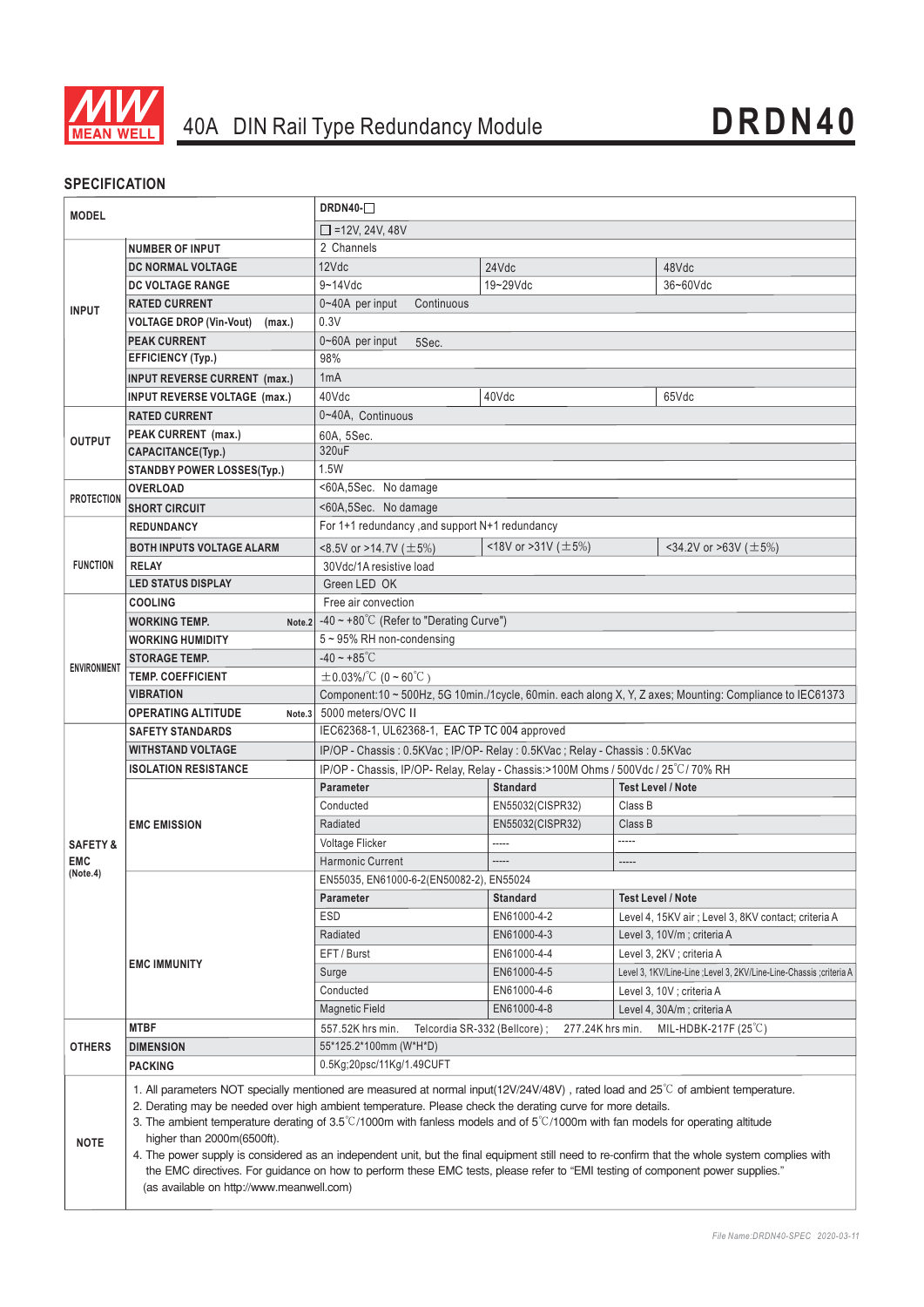



*File Name:DRDN40-SPEC 2020-03-11*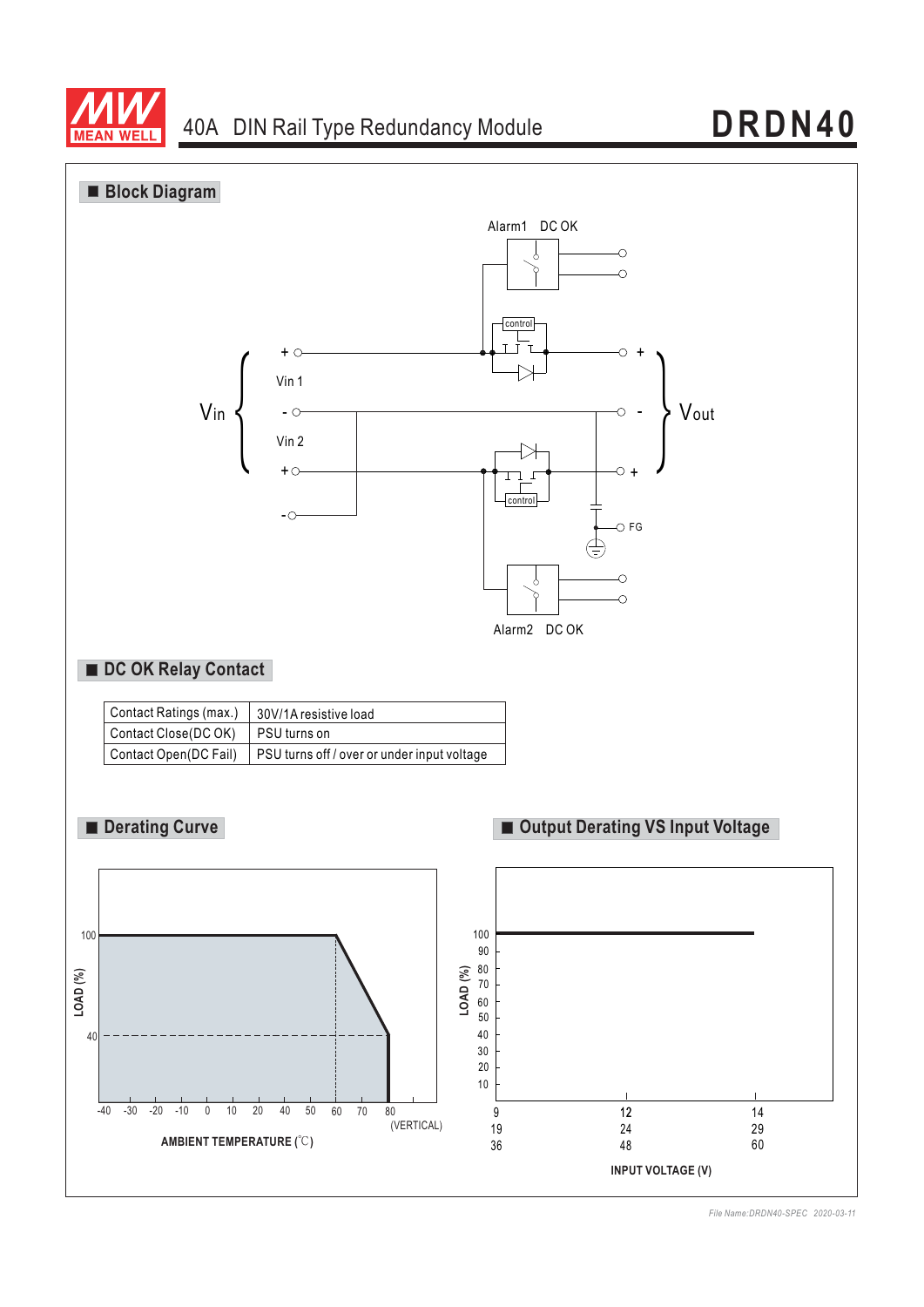

## **Typical Application Notes**

#### **1. 1+1 Redundancy:**

Using 1 more PSU as the redundant unit



#### **2. 1+N Redundancy:**

Using more PSUs as the redundant units to increase the reliability



#### **3. Single Use:**

Connecting only one PSU to one DRDN40 to reduce the stress of the MOSFET and hence increase the reliability